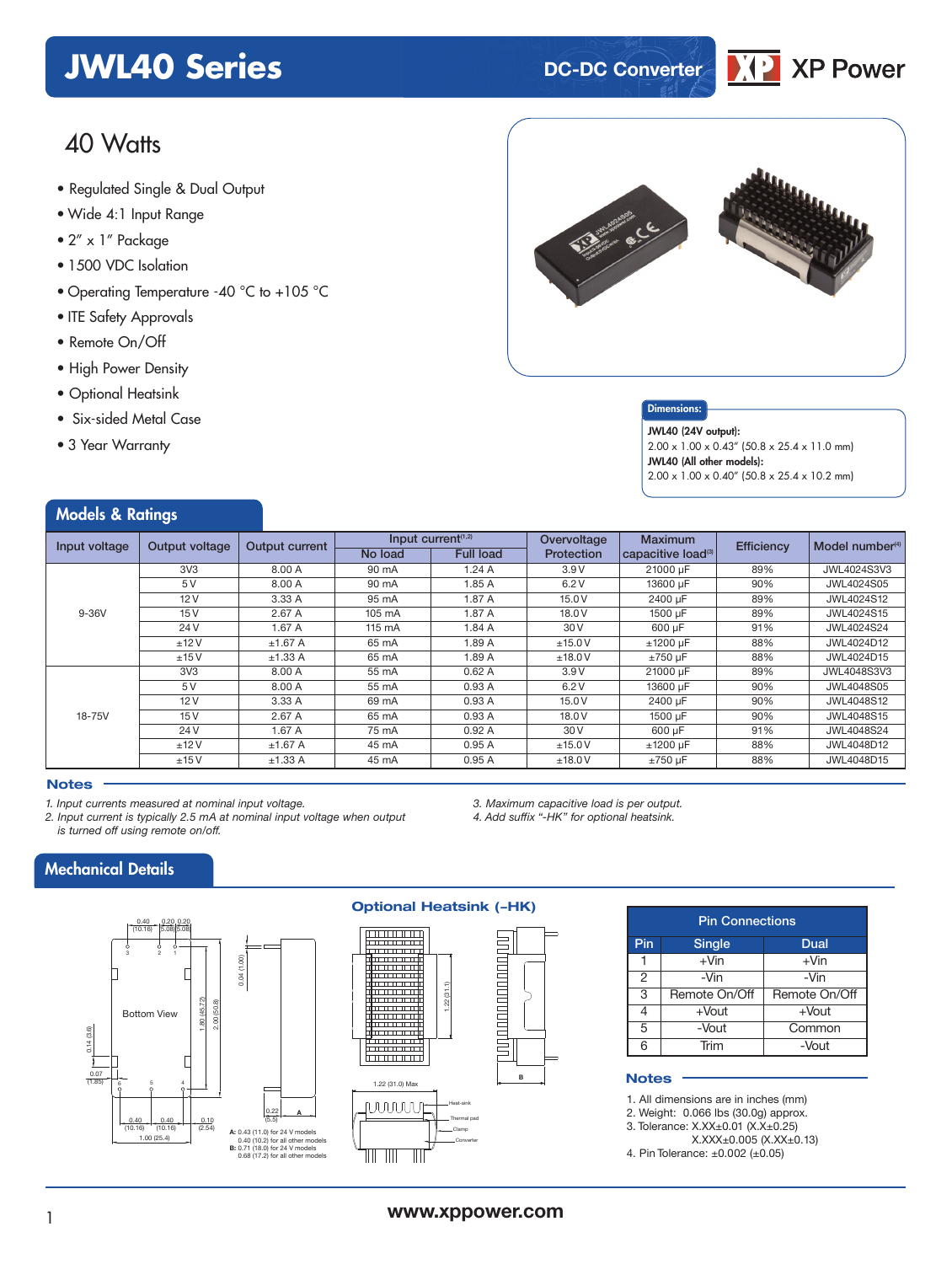# **JWL40 Series**





Input Characteristic **Minimum Typical Maximum Units Notes & Conditions** Input Voltage Range **9** 36 36 VDC 24 V nominal<br>
18 75 VDC 48 V nominal 48 V nominal Input Filter **Internal Pi** type Input Surge 50 VDC for 1 s  $\frac{24 \text{ V models}}{1011 \text{ V}}$ 48 V models Remote On/Off ON: Logic high (3.5-12 V) or open circuit OFF: Logic low (<1.2 V) or short pin 2 to pin 6

| Output                          |                |                |                     |               |                                                                                                  |
|---------------------------------|----------------|----------------|---------------------|---------------|--------------------------------------------------------------------------------------------------|
| Characteristic                  | <b>Minimum</b> | <b>Typical</b> | <b>Maximum</b>      | <b>Units</b>  | <b>Notes &amp; Conditions</b>                                                                    |
| Output Voltage                  | 3.3            |                | 30                  | <b>VDC</b>    | See Models and Ratings table                                                                     |
| Initial Set Accuracy            |                |                | ±1.0                | $\%$          | At full load                                                                                     |
| Output Trim                     |                |                | ±10                 | $\%$          | See Application Notes                                                                            |
| Output Voltage Balance          |                |                | ±2.0                | $\frac{0}{0}$ | For dual output with balanced laods                                                              |
| Minimum Load                    |                |                |                     | A             | No minimum load required                                                                         |
| Line Regulation                 |                |                | ±0.5                | $\%$          | From minimum to maximum input at full load                                                       |
| Load Regulation                 |                |                | $\pm 0.5 / \pm 1.0$ | $\%$          | Single / Dual output, from 0 to full load                                                        |
| <b>Cross Regulation</b>         |                |                | ±5.0                | $\frac{0}{0}$ | On dual output models when one load is varied between<br>25% and 100% and other is fixed at 100% |
| <b>Transient Response</b>       |                | 3              | 5                   | % deviation   | Recovery within 1% in less than 250 us for a 25% load<br>change.                                 |
| Ripple & Noise                  |                |                | 100/150             | mV pk-pk      | 3.3 & 5V output / other models. 20 MHz bandwidth.<br>Measured using 0.47 µF ceramic capacitor.   |
| <b>Overload Protection</b>      |                | 150            |                     | %             |                                                                                                  |
| <b>Short Circuit Protection</b> |                |                |                     |               | Continuous Trip & Restart (Hiccup mode), with auto recovery                                      |
| Maximum Capacitive Load         |                |                |                     |               | See Models and Ratings table                                                                     |
| <b>Temperature Coefficient</b>  |                |                | 0.02                | $%$ /°C       |                                                                                                  |

| General                      |                 |                |                |              |                               |
|------------------------------|-----------------|----------------|----------------|--------------|-------------------------------|
| Characteristic               | <b>Minimum</b>  | <b>Typical</b> | <b>Maximum</b> | <b>Units</b> | <b>Notes &amp; Conditions</b> |
| Efficiency                   |                 | 90             |                | %            | See Models and Ratings table  |
| Isolation: Input to Output   | 1500/1800       |                |                | <b>VDC</b>   | 60 s/1 s                      |
| <b>Isolation Resistance</b>  | 10 <sup>9</sup> |                |                | Ω            | At 500 VDC                    |
| <b>Isolation Capacitance</b> |                 |                | 1500           | pF           |                               |
| <b>Switching Frequency</b>   |                 | 285            |                | kHz          |                               |
| Power Density                |                 |                | 50.0           | $W/in^3$     |                               |
| Mean Time Between Failure    |                 | 320            |                | <b>MHrs</b>  | MIL-HDBK-217F, +25 °C GB      |
| Weight                       |                 | 0.066(30.0)    |                | Ib(g)        |                               |

| Environmental                |                |         |                |               |                               |
|------------------------------|----------------|---------|----------------|---------------|-------------------------------|
| Characteristic               | <b>Minimum</b> | Typical | <b>Maximum</b> | <b>Units</b>  | <b>Notes &amp; Conditions</b> |
| <b>Operating Temperature</b> | $-40$          |         | $+105$         | °C            | See Derating Curve.           |
| Storage Temperature          | $-50$          |         | $+125$         | °C            |                               |
| Case Temperature             |                |         | $+105$         | °C            |                               |
| Humidity                     |                |         | 95             | %RH           | Non-condensing                |
| Cooling                      |                |         |                |               | Natural convection            |
| Thermal Impedance to Air     |                |         | 12/10          | $\degree$ C/W | No heatsink / with heatsink   |

| <b>EMC: Emissions</b> |          |                   |                               |
|-----------------------|----------|-------------------|-------------------------------|
| <b>Phenomenon</b>     | Standard | <b>Test Level</b> | <b>Notes &amp; Conditions</b> |
| Conducted             | EN55022  | Class A           | See Application Notes         |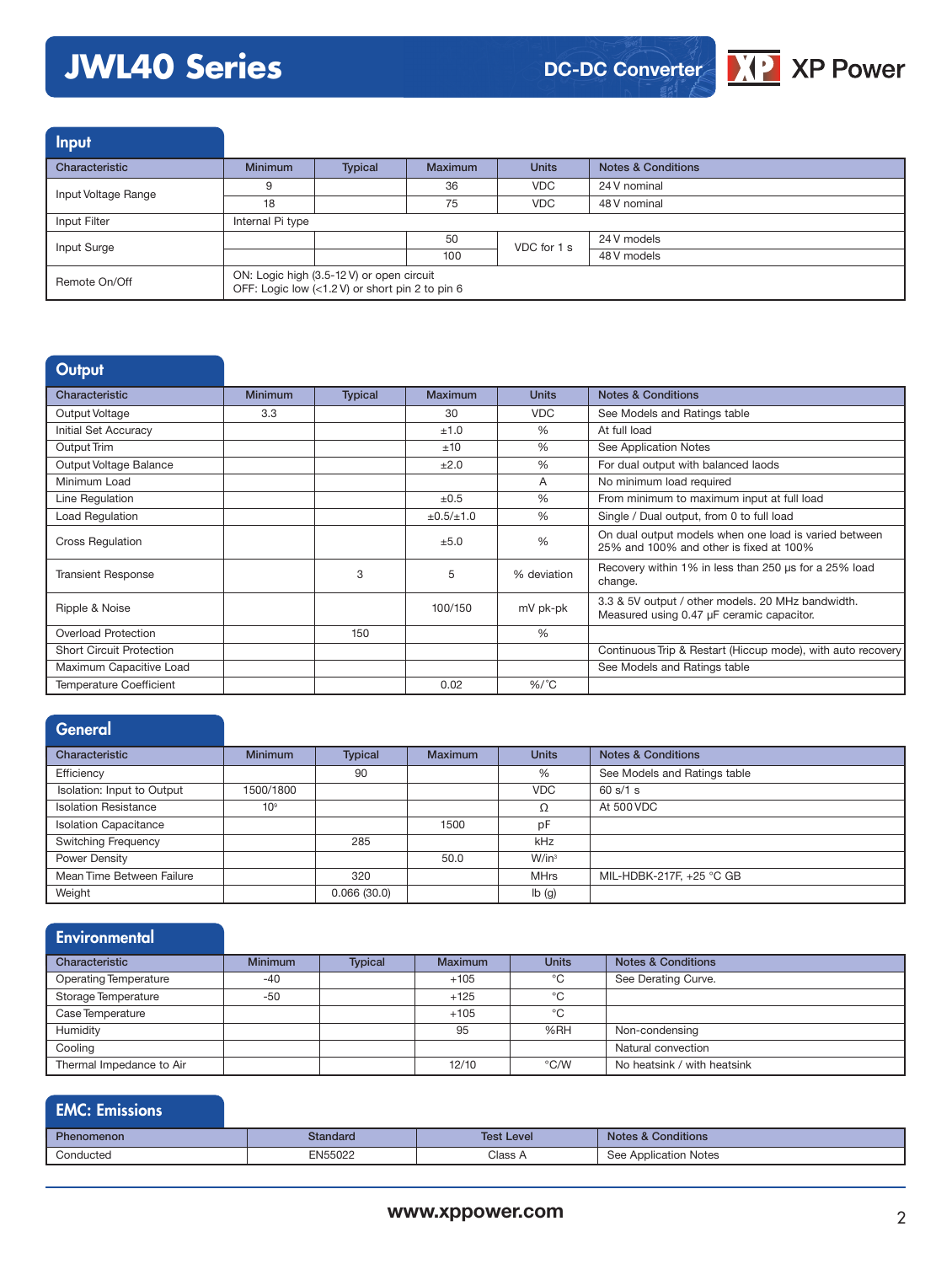## **JWL40 Series**



## EMC: Immunity

| <b>Phenomenon</b> | Standard    | <b>Test Level</b>                            | Criteria | <b>Notes &amp; Conditions</b>                                         |
|-------------------|-------------|----------------------------------------------|----------|-----------------------------------------------------------------------|
| <b>ESD</b>        | EN61000-4-2 | $\pm$ 8 kV air discharge, $\pm$ 6 kV contact | A        |                                                                       |
| Radiated          | EN61000-4-3 | 10 V/m                                       | A        |                                                                       |
| EFT/Burst         | EN61000-4-4 | $±2$ kV                                      | A        | With external capacitor,<br>suggested part is CHEMI-CON KY 220µF/100V |
| Surge             | EN61000-4-5 | $±1$ kV                                      | A        | With external capacitor,<br>suggested part is CHEMI-CON KY 220µF/100V |
| Conducted         | EN61000-4-6 | $10V$ rms                                    | A        |                                                                       |

## Safety Approvals

| <b>Safety Agency</b> | <b>Safety Standard</b> | <b>Notes &amp; Conditions</b> |
|----------------------|------------------------|-------------------------------|
| <b>CB Report</b>     | IEC60950-1             | Information Technology        |
| UL                   | UL/cUL60950-1          | Information Technology        |

## Mechanical Details





|     | <b>Pin Connections</b> |               |  |  |  |  |  |  |  |
|-----|------------------------|---------------|--|--|--|--|--|--|--|
| Pin | <b>Single</b>          | Dual          |  |  |  |  |  |  |  |
|     | $+V$ in                | $+V$ in       |  |  |  |  |  |  |  |
| 2   | -Vin                   | -Vin          |  |  |  |  |  |  |  |
| 3   | Remote On/Off          | Remote On/Off |  |  |  |  |  |  |  |
| 4   | $+$ Vout               | $+$ Vout      |  |  |  |  |  |  |  |
| 5   | -Vout                  | Common        |  |  |  |  |  |  |  |
| 6   | Trim                   | -Vout         |  |  |  |  |  |  |  |

### **Notes**

1. All dimensions are in inches (mm)

2. Weight: 0.066 lbs (30.0g) approx.

## **Application Notes**



**A**

3. Tolerance: X.XX±0.01 (X.X±0.25)

4. Pin Tolerance: ±0.002 (±0.05)

X.XXX±0.005 (X.XX±0.13)

| Models - JWL40             | <b>Max Ambient Temperature</b> |                   |  |  |  |
|----------------------------|--------------------------------|-------------------|--|--|--|
|                            | No Heatsink (A)                | With Heatsink (B) |  |  |  |
| 24S3V3, 48S3V3             | $66^{\circ}$ C                 | $73^{\circ}$ C    |  |  |  |
| 24S05, 48S05, 48S12, 48S15 | $51^{\circ}$ C                 | $61^{\circ}$ C    |  |  |  |
| 24S12, 24S15               | $45^{\circ}$ C                 | $57^{\circ}$ C    |  |  |  |
| 24S24, 48S24               | $57^{\circ}$ C                 | $66^{\circ}$ C    |  |  |  |
| 24D12, 24D15, 48D12, 48D15 | $40^{\circ}$ C                 | $52^{\circ}$ C    |  |  |  |

## **Optional Heatsink (-HK)**

**B**

<u>IN ANDROITION AND T</u>

### **www.xppower.com**